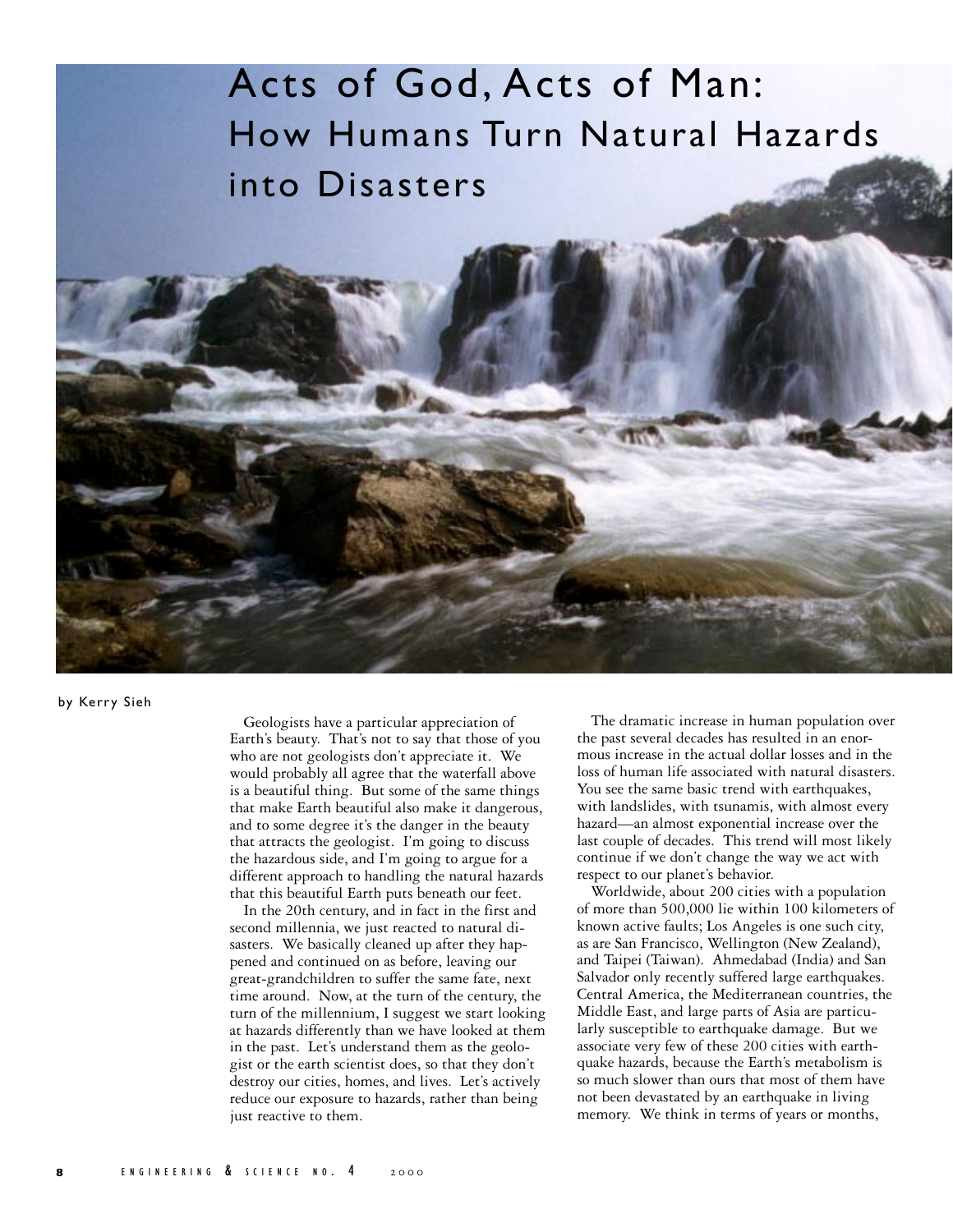

not decades or centuries. We teach our kids not to cross the street without looking both ways, but we don't teach them to worry about something that might happen in 50, or 100, or 500 years. Of the earthquakes that we've heard about in the last decade, none has a recurrence interval of less than about a thousand years, with the exception of the Turkish earthquake that I'll be discussing. This low metabolic rate inures us to the fact that the faults are there, that earthquakes happen. Generations come and go, thinking they are perfectly safe, when in fact they are living on a time bomb with a very long fuse.

This is a tale of two countries, Taiwan and Turkey, and the devastating earthquakes that hit them in 1999. When I look at the waterfall on Taiwan's Tachia River above, I'm reminded of one of the reasons why I became a geologist: to understand why this big escarpment rose in the middle of this river is a joy and delight. But if I were an engineer, looking at what happened to my bridge (right), my feelings would be very different. I'd be very upset. Before the earthquake, the geologist could have told the engineer: "You really

This is a tale of two countries, Taiwan and Turkey, and the devastating earthquakes that hit them in 1999. When I look at the waterfall on Taiwan's Tachia River, I'm reminded of one of the reasons why I became a geologist: to understand why this big escarpment rose in the middle of this river is a joy and a delight. **(Photo provided by Shendary Control**<br> **(Photo Provident** State in the state in 1999). When I look:<br>
This is a rate of two countries, Taiwan and Turkey, a<br> **Example Shendary Theodor State Tiger Photographic Inc.**<br> **Photo p** 

**The fault scarp, about seven meters high, could be seen clearly from the air, even without a broken bridge for emphasis. The earthquake's lesson, however, was not learned; see page 13.**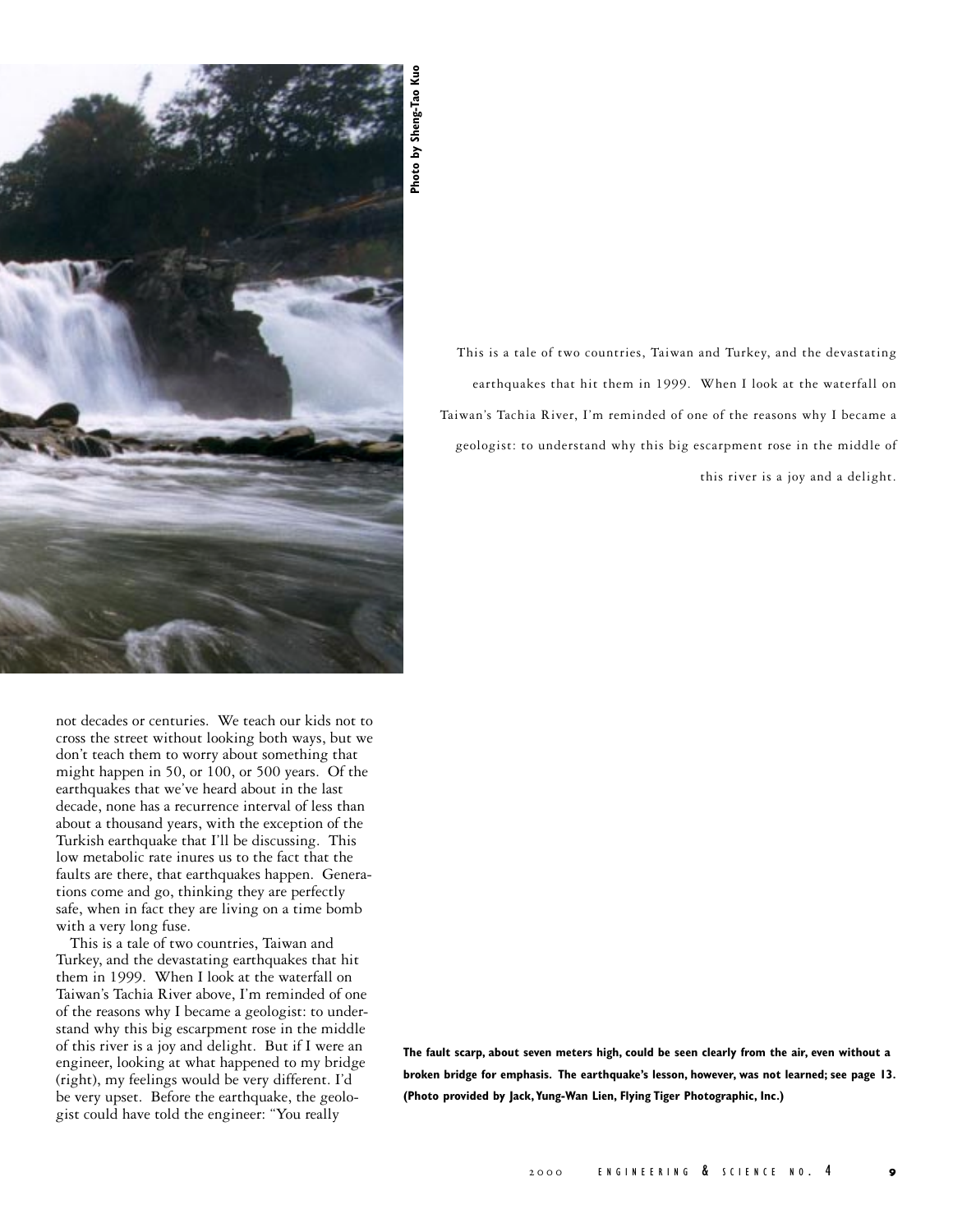



**Taiwan sits on the boundary of the large Eurasian plate and the Philippine Sea plate (above). As they converge, the Philippine Sea plate rides up over the larger plate (right), crunching up the shallow marine sediments into a mountainous island (far right). Note also in the map above the collision of the Arabian plate with the Eurasian plate, which has made Turkey subject to earthquakes.**

shouldn't put your bridge abutment here because there's a big fault under it. And when that fault moves, it moves with many meters of slip, and you're going to lose that \$10 million bridge." But the engineer, as is typical, didn't talk to the geologist until after the earthquake. And we'll see that, even then, the engineer wasn't encouraged to rebuild with any accommodation for future fault ruptures.

Taiwan spans the boundary between a small plate called the Philippine Sea plate and the great Eurasian plate, which runs all the way from the middle of the Atlantic and Iceland eastward to Japan. Taiwan used to be sediment sitting in the shallows of the continental shelf on the edge of the Eurasian plate. When the continental margin of the bigger plate started getting jammed down the subduction zone that separates the two plates, the Philippine Sea plate began to ride up over the continental shelf, doubling up the sediments between thrust faults to create the 300-kilometerlong island that we see today. Not all of these faults are active now, but the one that moved to produce the 1999 earthquake obviously is. The mountainous mass along the eastern side of the island has risen in just a geological twinkling of an eye—4 million years or so. It's starting to go back down again in the north, near Taipei, but it's still rising up in the central reach of the island and is just getting started in the south—the rate of uplift in some places is nearly a centimeter per year.

The fault that broke on September 21, 1999, the Chelungpu fault, runs along the western edge of the mountain front in the center of the island. A well-known Princeton geologist, John Suppe, determined its geometry in the early 1980s, using borings and seismic reflection data collected for oil exploration. The pictures on the opposite page give some idea of the damage the fault rupture wrought. One side of the fault rode up and over the other, forming an escarpment several meters high; fields that once were flat are now three or four meters higher on one side than on the other; buildings and bridges across the fault were wrecked.

Now, fields and rice paddies can be regraded. Those are perfectly good things to have on a fault, but cemeteries are a different matter. The Taiwanese have great reverence for their ancestors, and it was of great concern that many graveyards were ripped asunder by this earthquake. It's a serious matter that they will have to consider in making new zoning laws after this earthquake.

Buildings don't behave very well if they straddle fault ruptures, either. Most didn't actually collapse, though playing billiards in some of them would be a bit difficult now. Buildings very close to the fault but not directly on it commonly survived intact and are still habitable, but buildings right on the rupture did not fare so well. One estimate is that 35 to 50 percent of the building damage was due to ground deformation under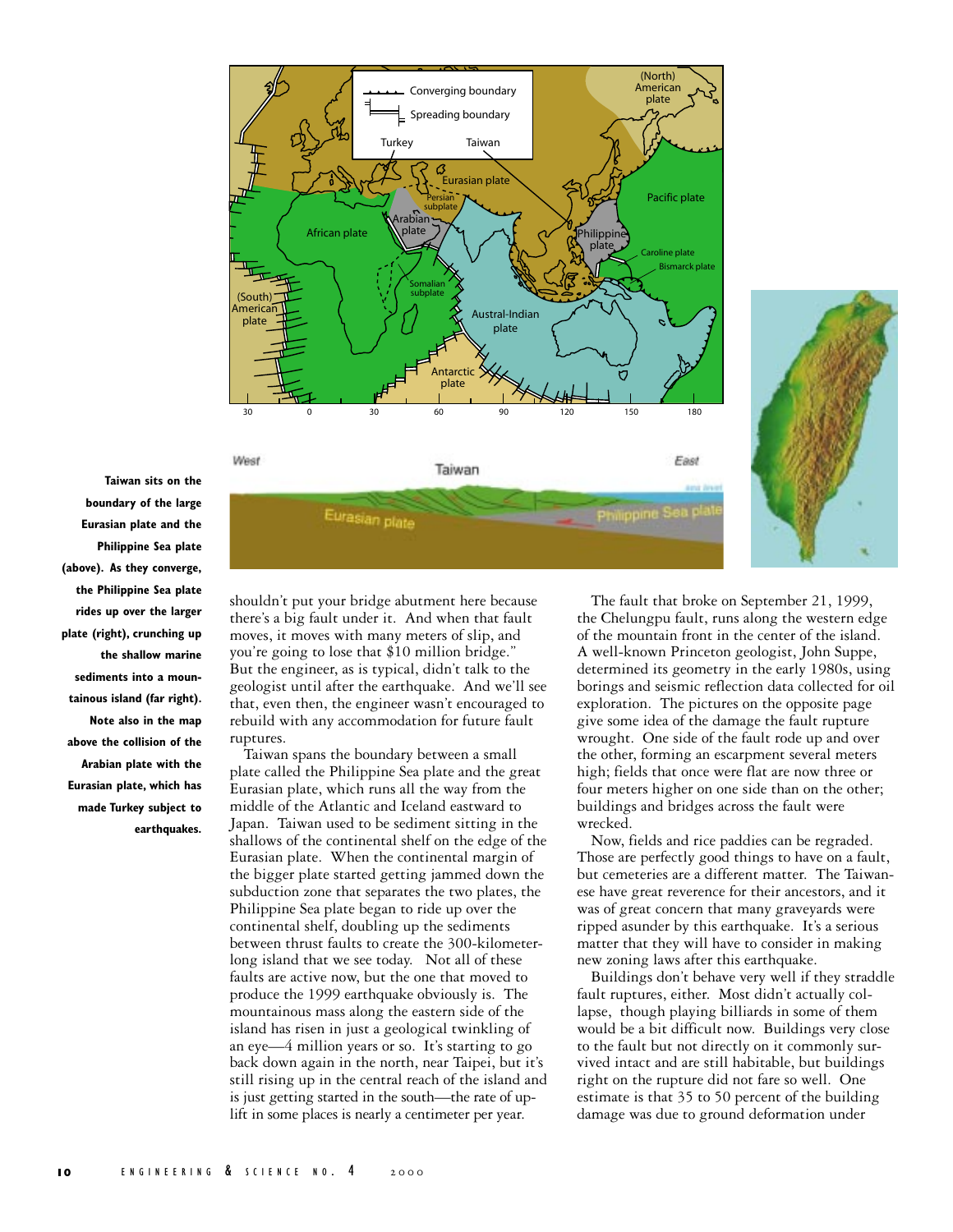

**Rupture of the Chelungpu fault produced the 1999 earthquake; the fault is marked by the red line in the shaded-relief map above.**

**Some of the damage from the fault rupture can be seen below: part of what was formerly a flat field rose up four meters (left); buildings tilted, and bridges were ripped apart. More than 2,000 died in the quake.**

foot. The fault came up so fast in one building that, on the hanging-wall block (the rising side of the fault), the first story simply collapsed, but it was left intact on the foot-wall block (the lower side). The entire scarp formed in a matter of about two seconds. One guy on the first floor of a building woke up, opened his door, and looked right into his neighbor's second-floor window, which used to be across the street.

This earthquake was very important because it showed that the engineering problem has been basically solved. The Taiwanese know how to build buildings that don't collapse, even during some of the heaviest shaking imaginable. Wellengineered buildings didn't fail at all. Some improperly built structures collapsed, and many people died, but the point is that we know basically how to build buildings to survive earthquake shaking.

But the improper use of land is a problem we have barely begun to tackle—land use with respect to faulting, with respect to hazards from floods, landslides, tsunamis, slumping into the ocean, and so on. Let's go back to the beautiful waterfall on the first page and the bridge across the river. When it failed, people wondered why. Well, it's really quite simple: the bridge was built across the fault. The waterfall is the fault scarp, and when one side moved up and over the other side, the bridge fell off its abutments. A large dam upstream was also partially destroyed by the fault rupture. The main portion of the dam rose nine meters over the left abutment. How fortunate that the dam didn't fail catastrophically and kill thousands of people downstream.

So, if you lived in central Taiwan and were building a bridge or a dam, would you prefer hiring a geological consulting company to investigate possible problems? Or would you favor saving the few hundred thousand dollars in consulting fees, and gambling that nothing would happen? To me the answer is obvious, but, of course, as a geologist I'm biased toward the longer view.

At left above is a shaded-relief map made from topographic mapping at 40-meter postings. It's similar to data that will be produced from the Shuttle Radar Topography Mission (SRTM), which NASA flew early in 2000. This latest mission will be giving us topography between 60 degrees north and 60 degrees south at about 30-meter postings. Now, if the National Mapping Agency agrees to release to us civilians the 30-meter data, we're going to have a fantastic time mapping many of Earth's geologic hazards. It will be much easier to map faults *before* they break, and then use the maps for land-use planning. I got the shaded-relief map from one of my Taiwanese colleagues just before I went to Taiwan half a year after the earthquake, and I thought I'd practice with it, to see how useful the high-resolution SRTM data might be. I mapped the fault just from this map, before I ever looked at the map of the ruptures that were produced after the earthquake. I mapped about 80 percent of it correctly within the 40-meter resolution of the map, including many of the little secondary faults.

During the Chi-Chi earthquake, as it was named, the Chelungpu fault broke from stem to stern. It was a beautifully behaved thrust-faulting event. It may well be a good analogy to what will happen when our own Sierra Madre fault ruptures and the San Gabriel Mountains fling themselves out toward the foothill communities, from San Fernando, through Pasadena, to Upland. Paleoseismic data collected to date suggest that our fault also slips in large events, about five meters each, along its entire 60-kilometer length. We don't yet know exactly how often this fault breaks, but we're working on that. But its recurrence interval is probably measured in thousands of years rather than hundreds.

The mountains of Taiwan's Central Range, which rise steeply east of the Chelungpu rupture, are very rugged and extremely steep. They have been rising for about the same period of time as the San Gabriel Mountains—three or four million years. But they have risen many times faster several millimeters per year. During the 1999 earthquake, massive landslides rolled down into many of the mountain valleys and caused spectacular damage. Of the people caught up in this myriad of seismically induced landslides, very few survived (in all, more than 2,000 people died in this earthquake). In the case of the biggest slide, some survivors rode the slide about a kilometer and a half down. The Chi-Chi earthquake shows us, once again, that seismically induced landslides



**Photo provided by Jack, Yung-Wan Lien, Flying Tiger Photographic, Inc.**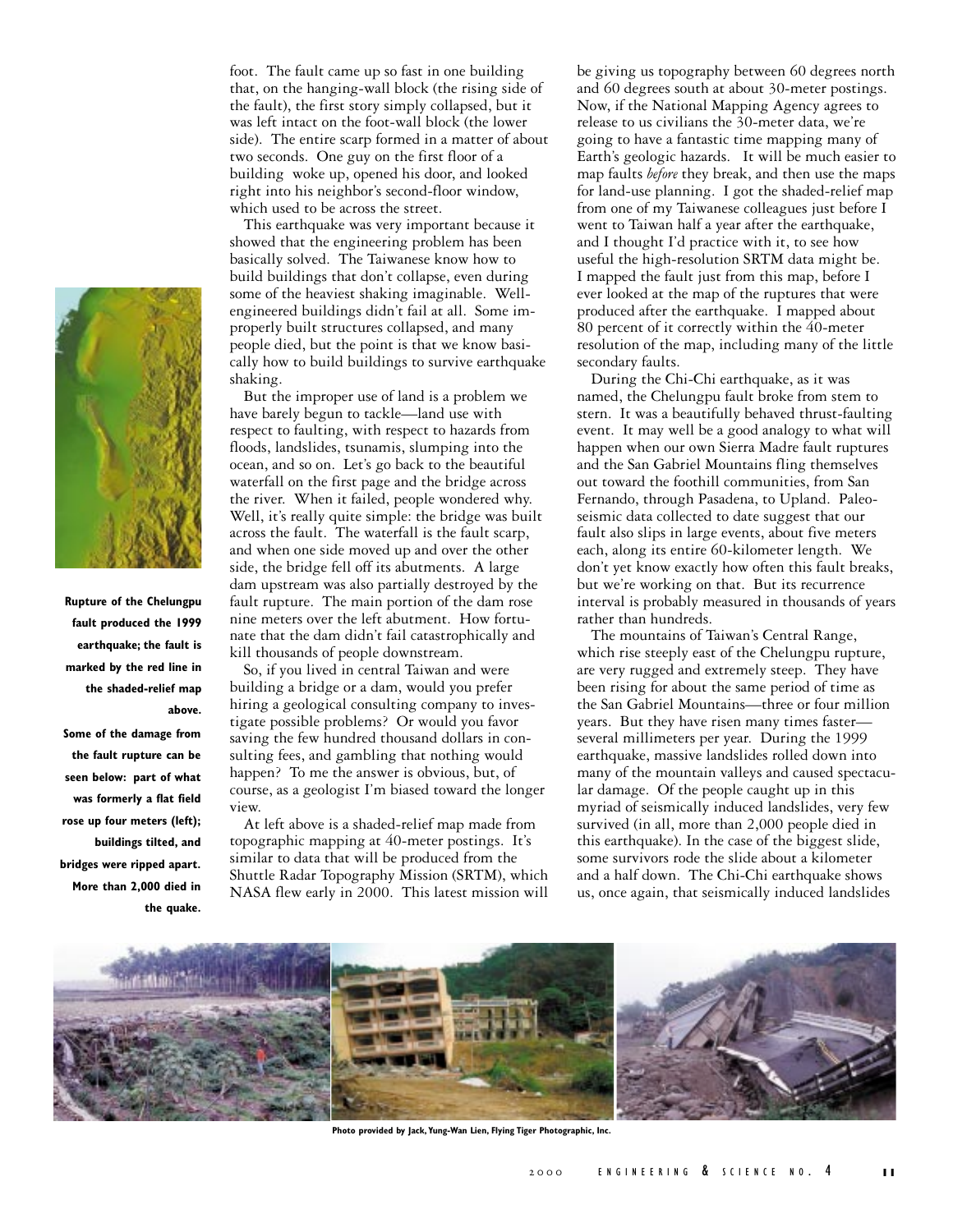

**The collision of the Arabian plate (above) with the Eurasian plate is squeezing Turkey westward, creating the 2,000-kilometer-long North Anatolian fault, numerous segments of which have broken in the past 60 years. The last segment, closest to Istanbul, has yet to break. The four segments that ruptured on August 17, 1999 are shown in green at right. The red section near Düzce ruptured just three months later, on November 12.**

can be a very significant hazard. From the experience in Taiwan, I would caution against dense development within our own precipitous San Gabriels and encourage our policy makers to seek geological advice before issuing permits.

The Taiwanese fault moved primarily vertically. Now, let's go to Turkey and look at a fault that moved horizontally, more like our San Andreas fault. The North Anatolian fault is the indirect result of the ongoing collision of the Arabian plate

and the Eurasian plate, which is causing Saudi Arabia and the Persian Gulf to slide under Iran. This contraction of the Earth's surface is squeezing Turkey westward toward Greece and Libya. The fault, which runs nearly 2,000 kilometers from the Kurdish part of Turkey past Istanbul, is the northern margin of this extruding block.

 Many sections of the North Anatolian fault have broken in the past 60 years. An

extraordinary westward progression of earthquakes in 1939, 1942, 1943, 1944, 1957, and 1967 pointed right toward the place where the earthquake happened on August 17, 1999. Several published papers had made this long-term forecast. The only sections left to break in this remarkable sequence are those that constitute the 300-kilometer portions closest to Istanbul. Unfortunately, this seismic gap lies predominantly under water, so direct access for geological investigation is impossible. People in Istanbul are quite concerned about this forecast, with good

reason, but nonetheless, Istanbul's population is growing by something like 100,000 a year, as people come in from the countryside in search of a better life. Many of them live in hastily erected buildings at the city's edges.

The North Anatolian fault is similar to the San Andreas only in that it moves horizontally; otherwise it's quite different, particularly in its segmentation. Four major segments broke in 1999. We don't have such segments on the San Andreas. The San Andreas is very smooth, which may well be why it produces earthquake ruptures several hundred kilometers long and magnitudes in the upper 7s. Turkey gets mostly 7.5s and less, because the segmentation seems to stop or at least impede the rupture from growing longer than a hundred kilometers or so. In the 1999 earthquake, four segments with a combined length of about 110 kilometers broke in a single magnitude 7.4 event. Tens of thousands died. Right after the August earthquake, my Turkish colleague, Aykut Barka, noted that a short neighboring segment, just to the east, near Düzce, was the only remaining segment between the new break and eastern Turkey that had not yet ruptured. He warned that it might well be the next to go. Sure enough, less than three months later it too broke, with about four meters of slip, causing a magnitude 7.1 earthquake.

Although the fault zone isn't paper-thin, it's



fairly narrow—only a few meters wide. Everything right on top of the fault was completely destroyed, but you didn't have to be right on the fault to sustain great damage. A resort hotel built on loose, saturated sediments on the shore of Lake Sapanca is now swamped. The swimming pool tips into the lake, and the beautiful little cabanas are much wetter than they were ever intended to be. The hotel itself looks in relatively good shape, but if you should step up to the bar, you'll find that the bar rail is a foot under water. The sediments are so young and unconsolidated that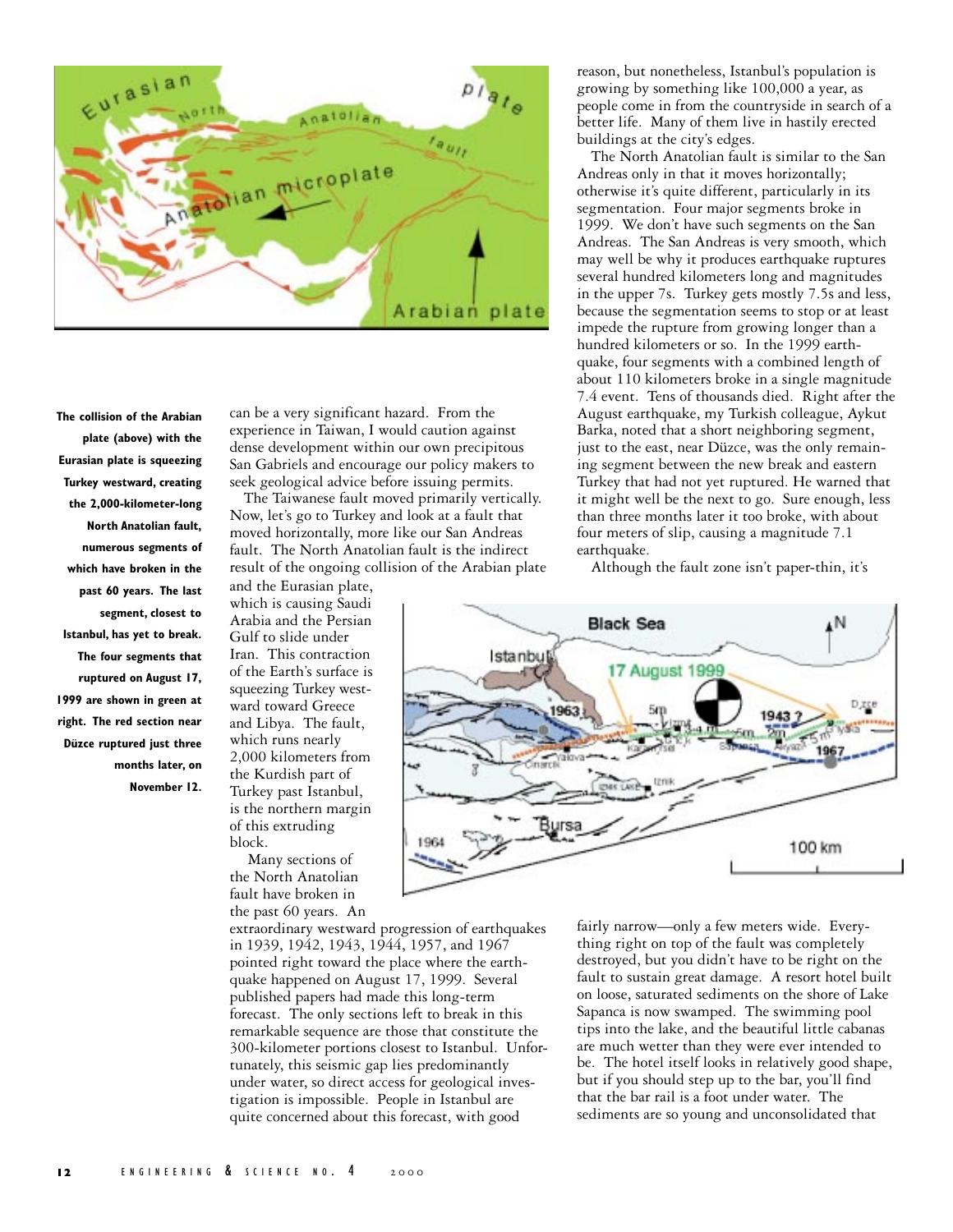

**The resort hotel on Lake Sapanca (above left) was not heavily damaged, but when earthquake shaking caused the shallow sediments on which it was built to compact, the land slumped and the lake waters rose up over the swimming pool (and into the first floor, as well). The photo at far right, above, of Gölcük shows that it can be a costly mistake to build so close to a shoreline. Many apartment buildings suddenly slumped into the sea atop a small landslide. The new coastline in the photo is several buildings farther inland than before the earthquake.**

**Another mistake can be seen here (right): the same bridge seen on page 9, a few months later being rebuilt in exactly the same place—right on the fault.** the ground shaking caused them to compact; and when the sediments compacted, the sea rolled in 100 meters or so. The ancient record tells us that young sediments in such settings are notoriously good slumpers. So you're well advised not to build in such places. A parkway or a golf course would be just fine there, but it's best not to build a major metropolitan region right up to the shoreline. It's just asking for trouble.

In the town of Gölcük, close to the epicenter, the old waterfront is now 150 to 200 meters out in the water. People who lived near the waterfront suddenly found themselves sleeping beneath 40 meters of water; many hundreds of people and many millions of dollars were submerged beneath the waves.

When the World Bank, along with several other agencies, made a loan of about \$1.7 billion to the Turkish government for rebuilding, their first requirement was that a mitigation study be done first. They said, "Before you do anything to rebuild anything anywhere, do the hazard study first to tell you where

landslides, fault rupture, slumping, submergence of young sediments. But of course, there are others—tsunamis, and even asteroid impacts, for example. We can't really do much about the latter, which are fortunately exceedingly rare, but we can do something about the others.

What can we do about the hazard of fault rupture? When I visited Taiwan, six months after the earthquake, I found that in many places the houses that had been torn in half along the fault had been hauled away, and that new structures were being built in the same place. These new structures will probably be just fine, at least for 100, 200, maybe even 300 years. But when the next earthquake rupture occurs, property will once again be destroyed, and people may well perish.

This construction is happening before the government has enacted regulations to guide rebuilding. Remember the photo of the bridge at the beginning of this article? The photo below shows what's left of it; and it shows an excavator digging a deep pit where one of the supporting

to put your new buildings and where not to put them." It's a step in the right direction, but it remains to be seen whether or not Turkey will use the loan effectively.

What can we do better, or at least differently, in the third millennium to reduce our exposure to these natural hazards? I haven't given you the entire spectrum of geological disasters, but I've given you a taste of a few of them:

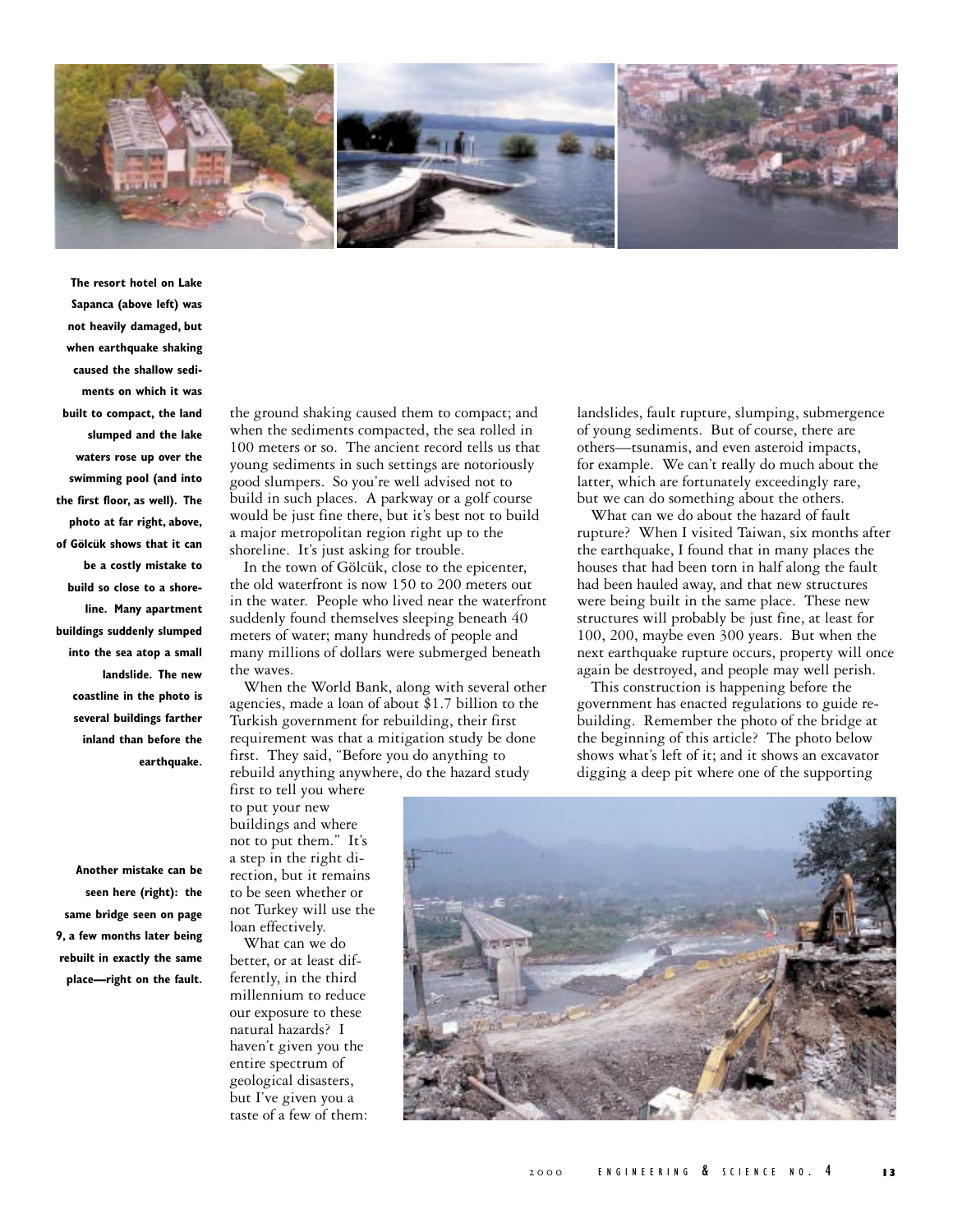**San Bernardino Valley College (right) sits astride the San Jacinto fault, which runs directly through the administration building (the vertical blue rectangle to the left), the library (next to it in blue and gold), the campus center (the purple square below it), and the life sciences building (also blue). Other buildings, such as the Greek theater and the auditorium (top, green) are not right on the fault but could be damaged by folding. A schematic drawing of the fault zone is shown below: buildings on the fold will experience vertical motion in an earthquake, while strikeslip motion will affect those along the fault.** pillars used to be. According to Clarence Allen, professor of geology and geophysics, emeritus, who was there less than a month after I took the photo, this excavation for the new support pillar had been dug through the fault plane, from the hanging wall into the foot-wall block, and the fault separating young gravels underneath from the bedrock above had been beautifully exposed. If the bridge lasts more than a few hundred years, it will be there when the fault breaks again, and somebody is going to have to spend millions of dollars to rebuild it once more. What is the rationale, I wonder, for not rerouting the road now and crossing the fault at a point where it can be done with a less expensive roadbed rather than with a bridge?

Let's turn now to Southern California, where we have our own share of earthquake hazards. We can take a holier-than-thou attitude and claim that we do things right here, but that's not as true as we'd like to believe. Nevertheless, let's take a look at one example of a long-range vision of hazard mitigation. A few years ago we did a little study of the San Jacinto fault, a major fault that runs through Colton and San Bernardino. In fact, it runs right through San Bernardino Valley College. I live up in Lake Arrowhead, and a lot of my kids' friends go to Valley College after high school. It has a beautiful auditorium, one of the nicest Spanish-colonial-style buildings in Southern California. They built the campus there to avoid the hazard of flooding, because the location is up on a little ridge—the fault zone, it turns out. So they were smart about flood hazard, but not about earthquake hazard—out of the frying pan and into the fire.



Back in 1935, after the Long Beach earthquake, Valley College hired John Buwalda, the first geologist here at Caltech, to come out and see if they had any problems with regard to earthquakes. And he said, "Oh, my gosh; you've got a big fault going through the campus." In fact, he recommended a

thousand-foot-wide zone of no building, which basically took in almost the entire campus. They ignored his advice, even though they paid for his report. A few years ago, the trustees called me (Buwalda's been gone a long time) and asked what they should do. They wanted to have a long-term master plan, a 30-, 40-, 50-year master plan for development. And they knew they had a fault problem.

We went out and dug a series of trenches during their winter break. We actually pinpointed where the fault traces are, where they've been moving for



10,000 years or longer. We located where there was deformation going on—tilting and anticlines and so on. In one of the trenches, we found a fold over a blind thrust, about three meters high. The Hollywood fault is doing the same thing near the Capitol Records building, but with a scarp about 15 meters (50 feet) high. And if you could look deep under the Library Tower building in downtown Los Angeles, you'd see the blind-thrust fault there. At the surface it shows up as a big escarpment. At Valley College one little blind-thrust fault is about five meters down, deforming older 10,000-year-old sediments and not deforming the very youngest ones, which are mainly fill containing concrete blocks and bricks. When we locate a fault like this, we can actually see how it's deforming the ground. And we can determine what sort of deformation a building will experience, whether it's vertical or strike-slip.

We can make a map showing precisely, within a foot, where the fault lies. In the main zone, we would expect to have anywhere from a meter to five meters or so of horizontal motion when the San Jacinto fault breaks again. We gave Valley College a 100-year earthquake scenario and a 400 year scenario, and told them they had to worry about folding as well as faulting. When the fault breaks, the administration building is going to get ripped in half, as well as the library built in the early '70s; the life sciences building is also in trouble. The campus center, built in 1970, is right squarely on the fault; the auditorium I like so much is off the fault but on the fold.

This went to the state architect, who spent two or three years figuring out what the college should do in terms of retrofits, building removal and demolition, new building construction, and so on. Then Congressman Jerry Lewis (R-San Bernardino) managed to get \$34 million for the community college district, which is going to rebuild. The college is going to remove all the buildings from the fault zone and put replacements else-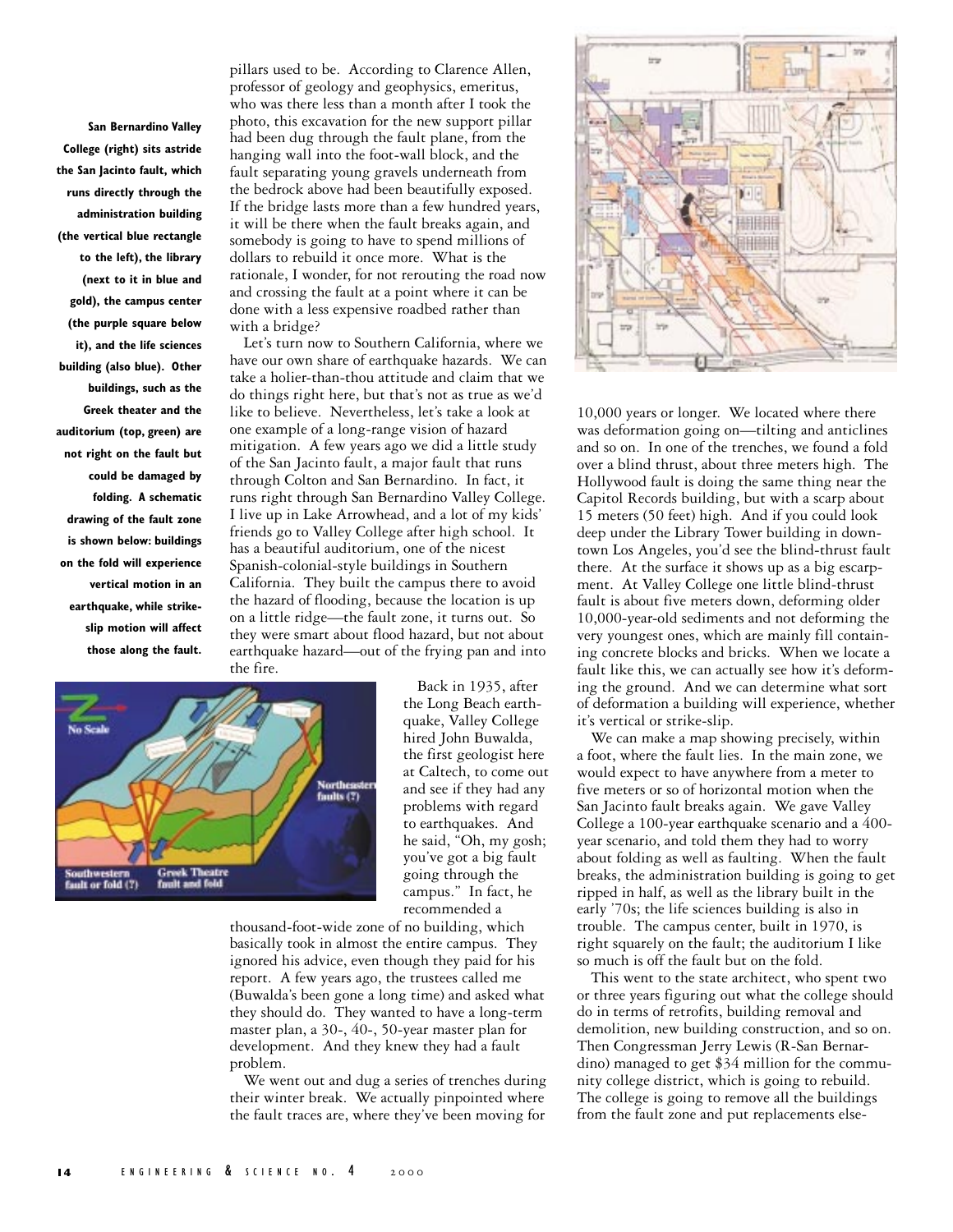

**A new layout for San Bernardino Valley College moves all buildings off the fault zone and orients them parallel to the long axis of the fault.**

**In Gölcük, Turkey, a partially built automobile factory sustained the greatest damage—more than two meters of vertical motion—in its body shop (right, below), which was visibly evident in the body shop's sunken pillars (right, above). When rebuilding after the quake, the owners, on the advice of geologists, moved the body shop to higher ground, farther from the fault.** where. And the long axis of the buildings will be oriented parallel to the fault, so that, just in case the geologists didn't find everything, the buildings will present less of a cross section to be hit by the fault. The college is doing a really responsible thing. For those of us who deal with these tragedies time and time again, it's gratifying to see someone caring about their children and greatgrandchildren.

San Bernardino Valley College is a model for how the whole world might behave in the third millennium. What about Taiwan? With the information we already have, it is eminently possible to make a very detailed map of the active faulting and folding in Taiwan. Once that's done, I hope in the next couple of years, someone wanting to locate, say, a new chip-manufacturing plant could look at what the seismic or other geotechnical hazards are. If there are problems, they still have some choices at that early stage. Probably they would choose to put the plant a long way away from an active fault. Or, if they don't have that choice, a seismologist can calculate "synthetic" seismograms for the potential earthquake on that fault to estimate likely ground motions, which can be taken into account in the design. I chose this as an example, because chip prices increased twofold after this last earthquake, due, I'm told, not to damage to the buildings, but to damage to the actual manufacturing equipment inside the plants.

One smart thing to put along a fault is a park, and the Taiwanese are preserving parkland along this fault as a monument. If this were Japan, of course, they would preserve 50 kilometers' worth of park and create a \$50 million museum—this is what they've done along the 1995 fault rupture near Kobe!

What needs to be done about the slumping and subsidence hazard? Going back to Turkey, an American-Turkish automotive company was building an assembly complex of four large build-

ings near Gölcük, very near the fault and just on the coast. The company is putting half a billion dollars into the construction of this plant, and the earthquake happened about \$50 million into it. Fortunately, only a small piece of the fault zone hit the buildings directly, but unfortunately, there was also a lot of warping; the buildings hadn't been set back far enough from the fault.

The body shop, the building closest to the fault,

provided us with some information about what occurred during the earthquake. The building's pillars, spaced about 10 to 15 meters apart, had been surveyed before the



earthquake, and knowing their elevations to the nearest millimeter allowed us to reconstruct the folding. (When we first saw what had happened to the pillars during the earthquake, we thought it was just fantastic, which caused our clients to look at us a bit funny, wondering just what sort of consultants they had hired.) Along the fault plane, the vertical dislocation was 1.5 to 2.4 meters. And where you had the highest vertical slip, you also had the highest amount of subsidence. The pits down in the floor of this building were actually under water after the earthquake. Having put \$50 million into this already, these guys came to us and asked if they should just abandon the site. The government had given them the land; the geologist they had talked to had said there were no problems, but one more earthquake like this and they're under water. They asked us when this is likely to happen again.

So, should we tell these guys to move or should we tell them to stay? Let's look at the history. In 1509, there was a big earthquake, and we think that it was produced by the rupture of most of the segments of the North Anatolian fault near the

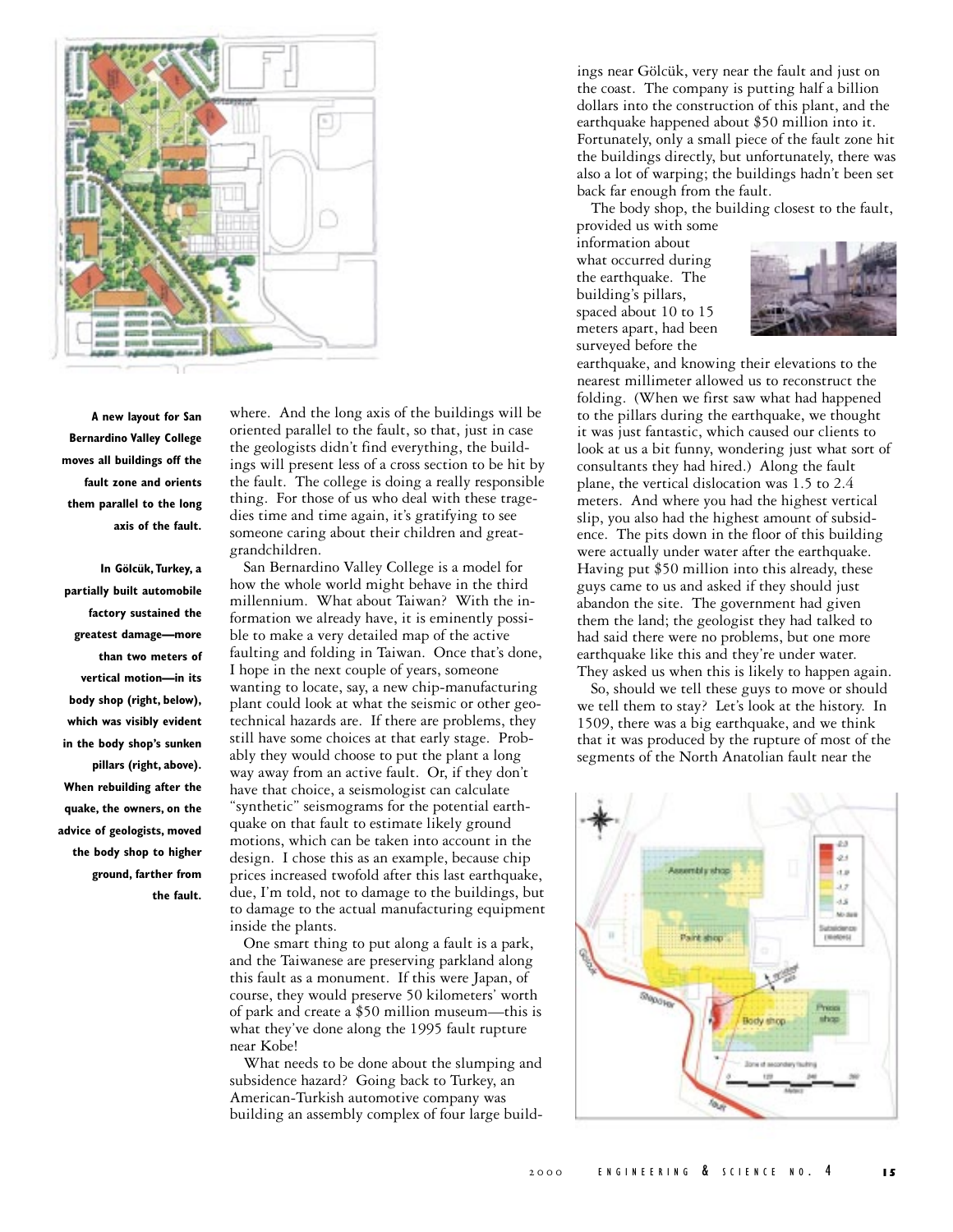

**A cross section through the Sierra Madre fault (from the north end of Lincoln Boulevard) shows two sedimentary deposits (blue and pink) that are evidence for large fault ruptures in the last 15,000 years.**



site. It was the most destructive earthquake in Istanbul in the last thousand years. In 1719 another earthquake occurred with, we think, almost the same rupture pattern as in 1999. In 1766, there was an earthquake in May that damaged Istanbul, and later that year another one damaged the Gallipoli Peninsula. So there was this cluster in the 1700s —bang, bang, bang, all in a matter of about 50 years. Could this happen again and mess up this plant if it's sitting right here? The answer is almost certainly not, because it looks as if these earthquake clusters have about 230-year intervals—almost like clockwork. In our report, we said to the automotive company: "Don't worry about the main fault; worry about adjacent earthquakes shaking your facility and about minor, secondary faulting on your site. If you really can afford a longer vision, don't build here at all, because it's going to submerge in two or three centuries, and somebody will have to deal with the problem then." They decided to deconstruct the entire 200-meter by 100-meter body shop and build it higher on the site and away from the

**The image at left was created by draping Landsat data over a Shuttle Radar Topography Mission map of Pasadena and the San Gabriel Mountains. The Sierra Madre fault, very similar to the Chelungpu fault, runs along their base, right through JPL, at center left. The Rose Bowl in the Arroyo Seco can be seen at lower left.**

secondary faulting so that when submergence occurs, they'll at least have the body shop. They're doing the right thing for a 100-year vision, but not for the 250-year vision that we had encouraged. They took a middle road toward mitigation, because they wanted to be making cars for the local market within a year of the earthquake. But they are consciously leaving much of the problem to a future generation.

 What about landslides and liquefaction? Geologists can tell you where these will occur. We can see it in the prehistoric record; we can see it in the geotechnical details of the soil; and we can see it close to home. In the SRTM image at left (with Landsat imagery draped over it) of Pasadena and the San Gabriel Mountains, you can see the Arroyo Seco at lower left. You can see the Jet Propulsion Laboratory up at the top of the arroyo (it has a big fault running right through the administration building). At left is a trench we dug at Alta Loma Park at the north end of Lincoln Boulevard, exposing the fault. It shows that there have been two five-meter displacements in the last 15,000 years, where the mountains have shoved up over Altadena. They're very rare events, only about every 7,000 or 8,000 years. But the last one was about 8,000 years ago, so the next one could well happen within the next few centuries.

The California Division of Mines and Geology has provided hazard maps for much of the urban part of the state. The maps were mandated after the 1989 Loma Prieta earthquake in Northern California. These maps show liquefaction to be a potential hazard in the Arroyo Seco, but nowhere else in Pasadena. Landsliding and rock falls are shown to be a problem in parts of the Verdugo Hills and large parts of the San Gabriels. City planners are now wondering what to do with this information. Should we be worrying about these things? We have to worry about them now, because if something happens and we already had the maps from the state and we did nothing, we're